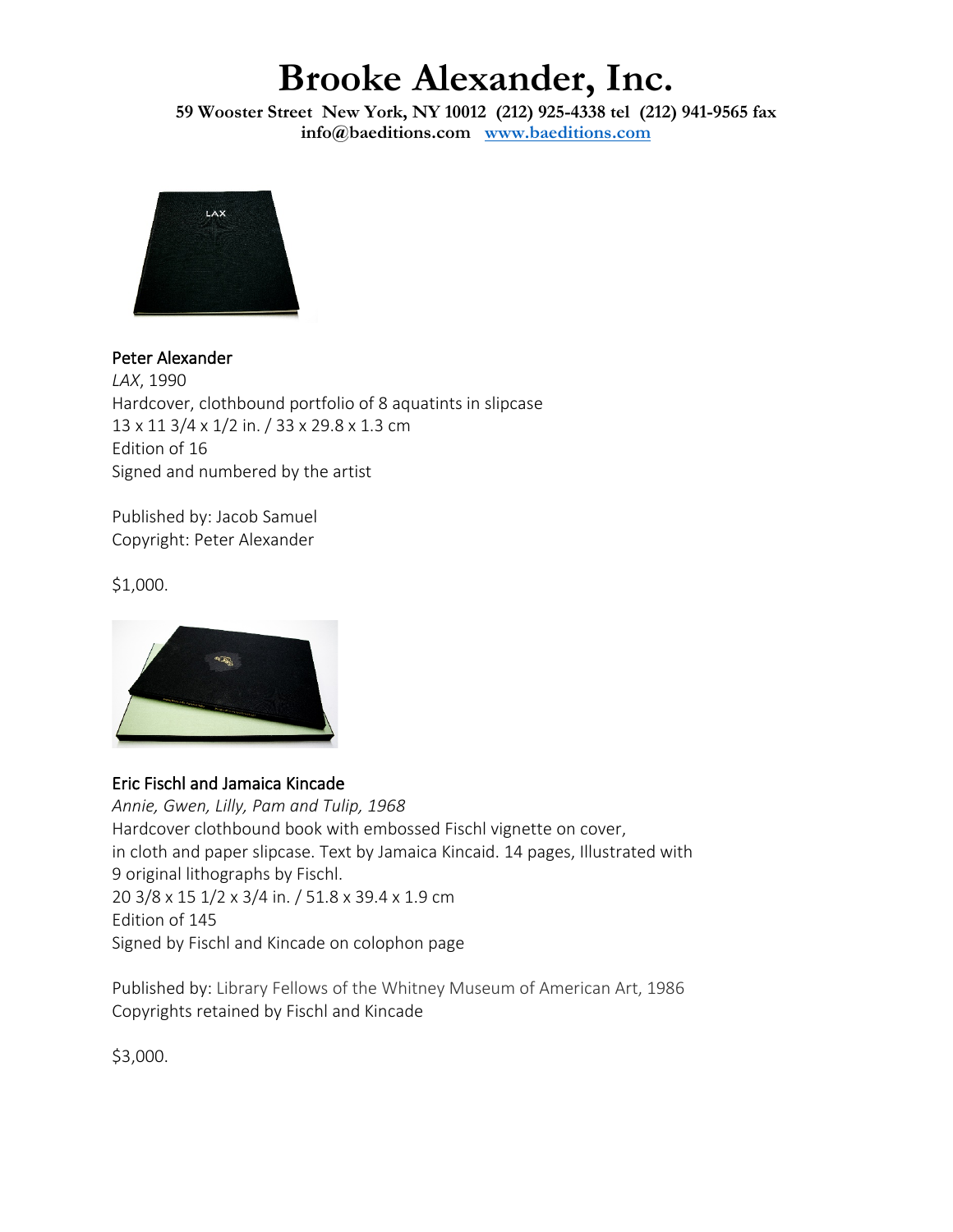**59 Wooster Street New York, NY 10012 (212) 925-4338 tel (212) 941-9565 fax info@baeditions.com [www.baeditions.com](http://www.baeditions.com/)**



Gilbert & George *Dark Shadow*, 1974 Hardcover artist book with canvas red marbled cover and title in gold; 128 pages, 128 photographic illustrations printed offset in black & white 7 3/4 x 5 1/4 x 1 1/8 in. / 19.7 x 13.3 x 2.9 cm Edition of 2000 Signed by the artists

Published by: Nigel Greenwood Gallery, London, 1976

\$1,250.



#### Jasper Johns and Wallace Stephens

*Poems by Wallace Stephens (with print by Jasper Johns),* 1985 Original half blue goatskin over linen boards volume with poems by Wallace Stephens and a Jasper Johns etching with aquatint on the frontispiece. printed on English mouldmade T. Edmons paper, introduction by Helen Vendler 12 1/8 x 9 1/4 x 1 1/4 in. / 34 x 23.5 x 3.2 cm #149 of 300 numbered copies from an edition of 326 the etching is signed by Johns

Printed by: ULAE, West Islip, New York Published by: The Arion Press, San Francisco

\$4,500.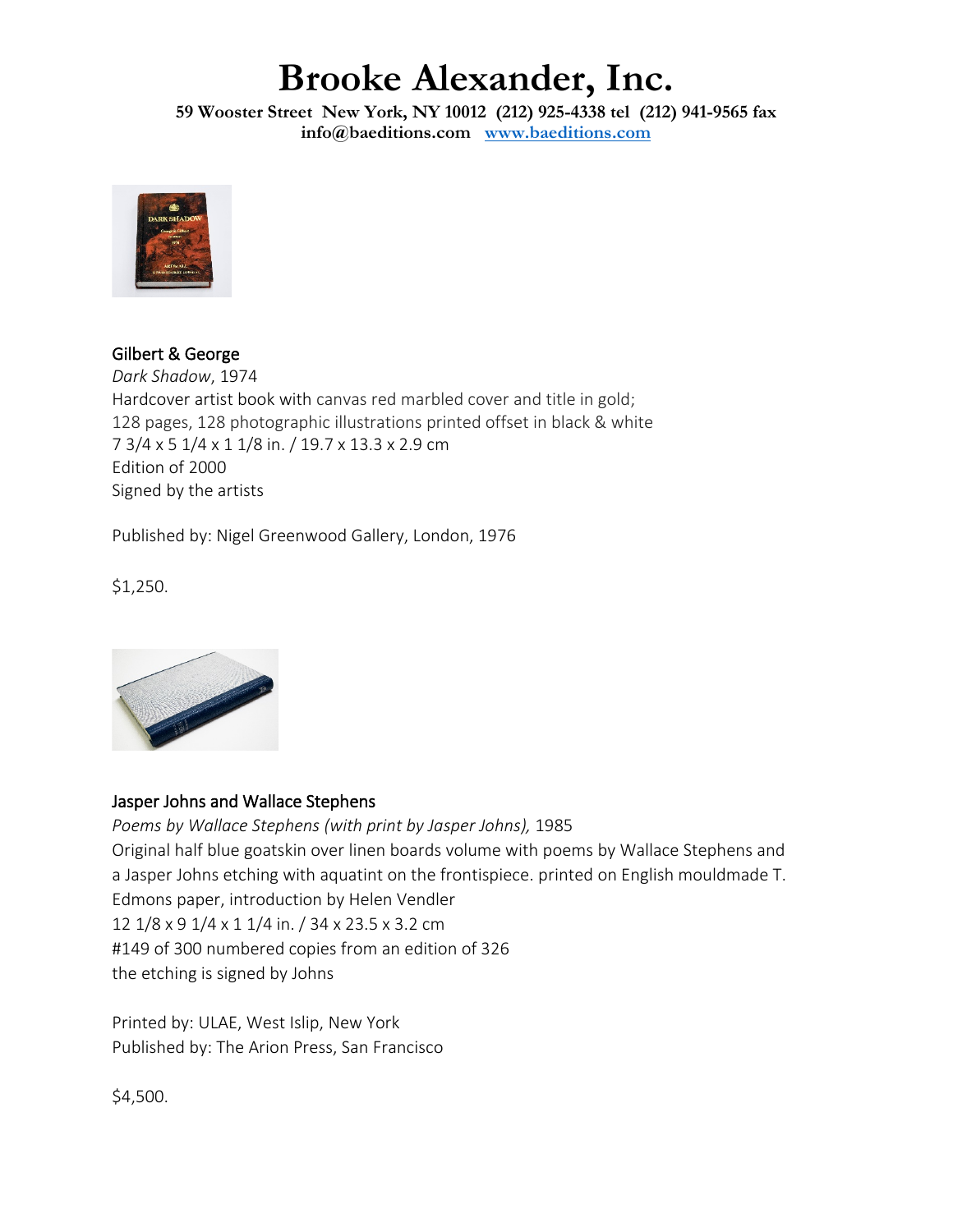**59 Wooster Street New York, NY 10012 (212) 925-4338 tel (212) 941-9565 fax info@baeditions.com [www.baeditions.com](http://www.baeditions.com/)**



Raymond Pettibon

*Plots on Loan*, 2001 Hardbound artist's book with a collection of lithographs by the artist. 72 pages, printed in lithography on Somerset Mauve paper, and includes lithographed front/back covers, and colophon page 19 x 14 in. / 48.3 x 35.6 cm Edition of 250 Signed and numbered by the artist

Co Published by: Brooke Alexander, Inc. and David Zwirner Gallery, New York. Printed by: Derriere L'Etoile Studios, New York

\$2,500.



#### Robert Mangold

The Nonconformist's Memorial, 1992 Hardcover artist book with six color woodcuts by the artist printed on handmade Gampi paper, accompanying poem by Susan Howe printed letterpress on Somerset Satin paper; contained in a cloth-covered portfolio box 13 5/16 x 9 1/16 in. / 33 x 23 cm Prints: various dimensions Edition of 65 Signed by Mangold and Howe on colophon

Published by: The Grenfell Press, New York

\$2,500.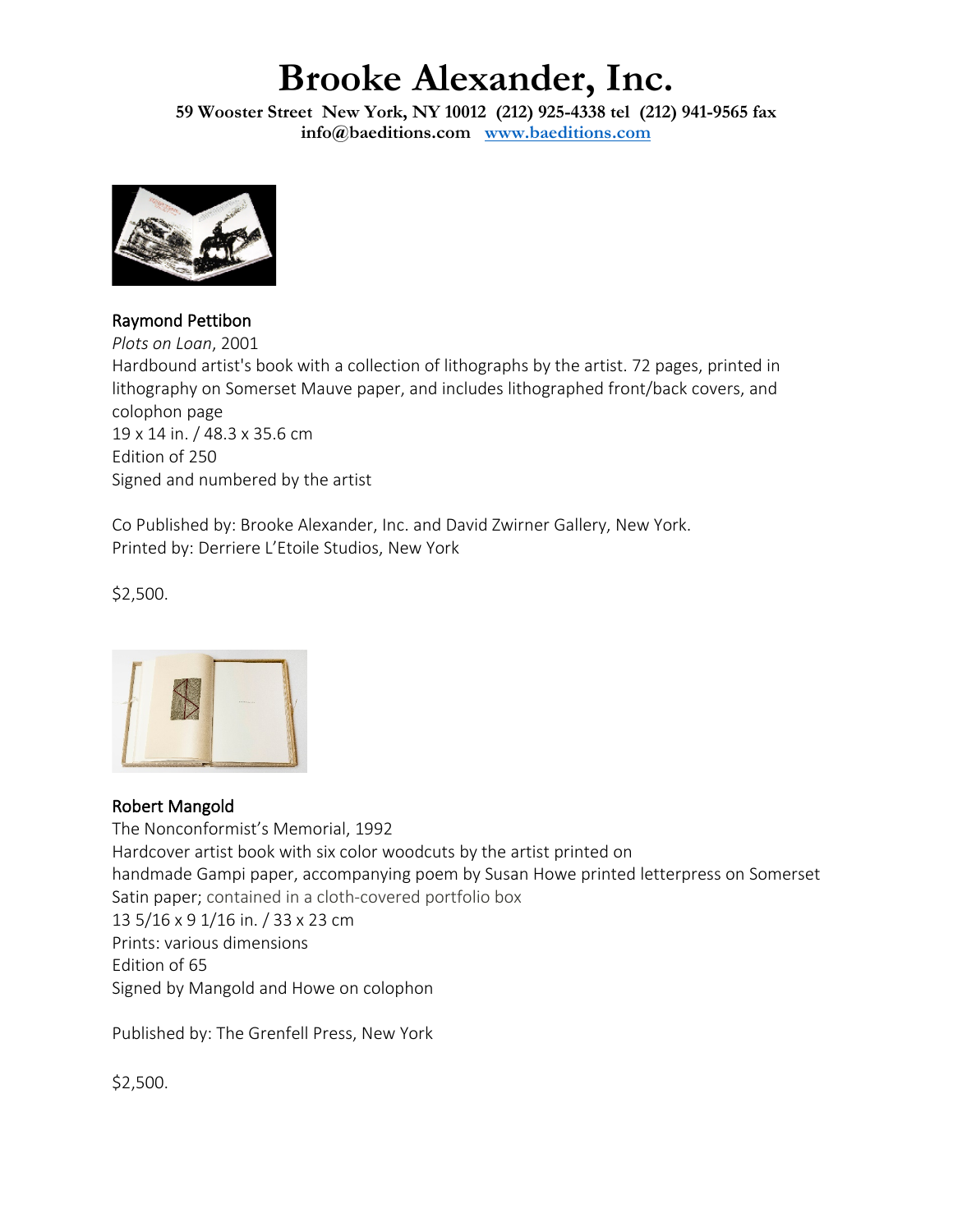**59 Wooster Street New York, NY 10012 (212) 925-4338 tel (212) 941-9565 fax info@baeditions.com [www.baeditions.com](http://www.baeditions.com/)**



#### Kenneth Price

*Plain of Smokes,* 1981 A complete set of 20 serigraph prints, on Arches 88 paper, with accompanying text by Harvey Mudd, title page and colophon. the sheets are loose (as issued) and contained in the original printed portfolio and fabric-covered slipcase. 16 x 13 1/4 x 2 1/2 in. / 40.6 x 33.7 x 6.4 cm (book) 12 1/4 x 14 7/8 inches each (prints) Edition of 150 two sheets signed, dated `81' and numbered 25/150 in pencil signed by the artist and author in black ink and numbered '25' in red ink on the colophon

*The Plain of Smokes* is an ode to the Los Angeles that shaped both the artist and the poet. The collaboration process began in 1978 when Mudd and Price continually motivated revision in each other's work, resulting in a thought-provoking visualization of the dialogue between two artists.

Published by: Arabesque Books

\$6,000.



### Claes Oldenburg

*Raw Notes*, 1974 reprinted in 2005 Softcover artist book, 554 pages, 53 black & white plates, comes in black case with limited edition print signed and numbered by the artist Print: 32 1/2 x 22 1/4 in. / 82.5 x 56.5 cm book: 11 x 7 1/2 in. / 27.9 x 19.1 cm Edition of 50 Inscribed and numbered by the artist on back page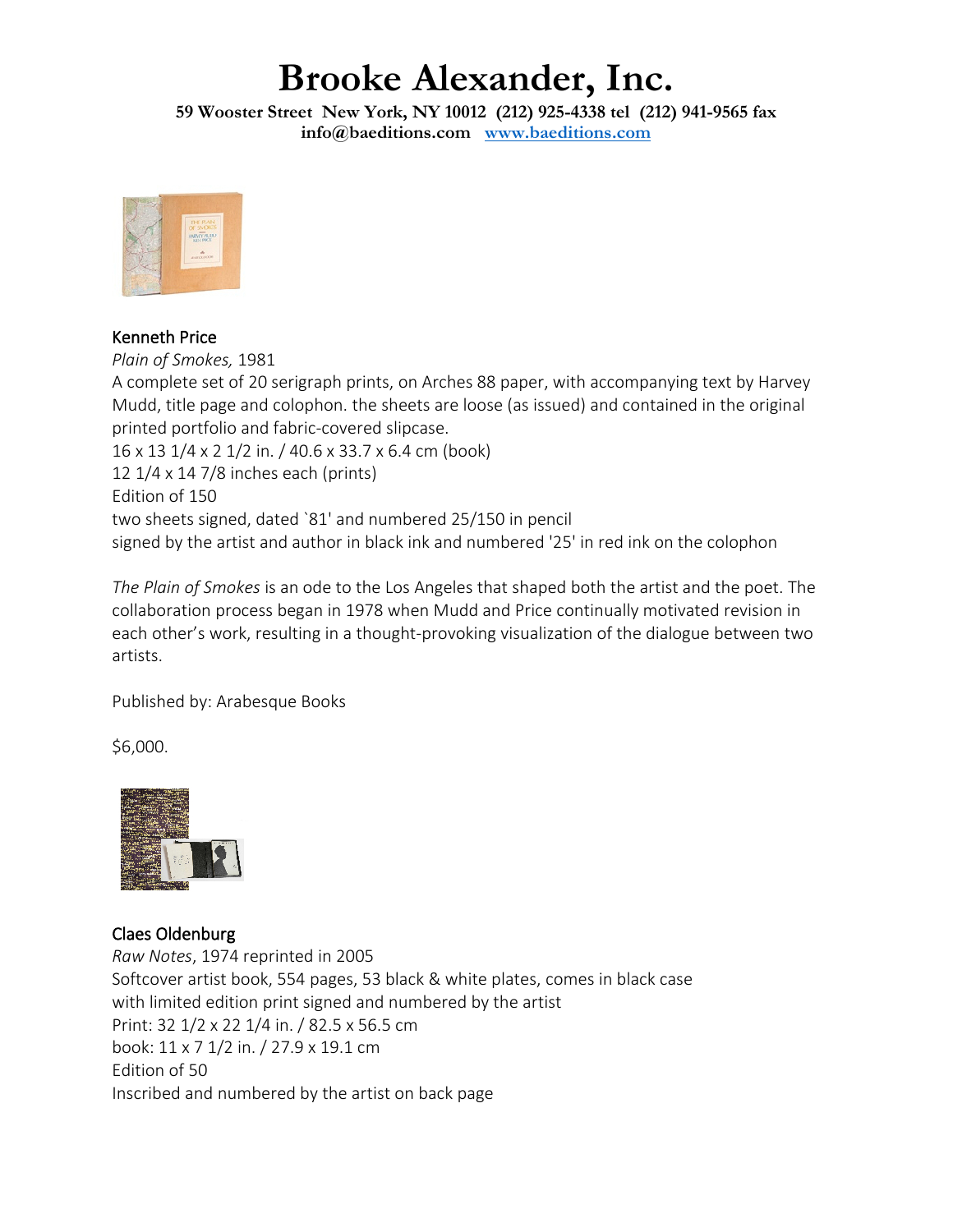**59 Wooster Street New York, NY 10012 (212) 925-4338 tel (212) 941-9565 fax info@baeditions.com [www.baeditions.com](http://www.baeditions.com/)**

Published by: Press of the Nova Scotia College of Art and Design; New York Distributed by: Jaap Rietman, copyright 1973.

First published in 1973, "Raw Notes" contains all the materials for four of Oldenberg's performance art pieces from the 1960s. This limited signed deluxe re-issue was published in 2005.

\$1,500.



#### Richard Prince

*Inside World*, 1989 Hardcover, in red cloth boards in a fine matching cloth slipcase, 88 pages , unpaginated, color offset lithographs with handwritten joke by Richard Prince 12 3/4 x 8 3/4 x 7/8 in. / 32.38 x 24.76 x 2.22 cm Edition of 250 Inscribed by Prince on the limitation page, with a signed handwritten joke artwork laid in

An exhibition catalogue/artist's book published on the occasion of a 1989 Kent Gallery show, cocurated by Richard Prince and Thea Westreich.

Published by: Kent Fine Art and Thea Westreich, New York, 1989 Copyright by: Kent Fine Art and Thea Westreich Association, 1989

\$6,500.